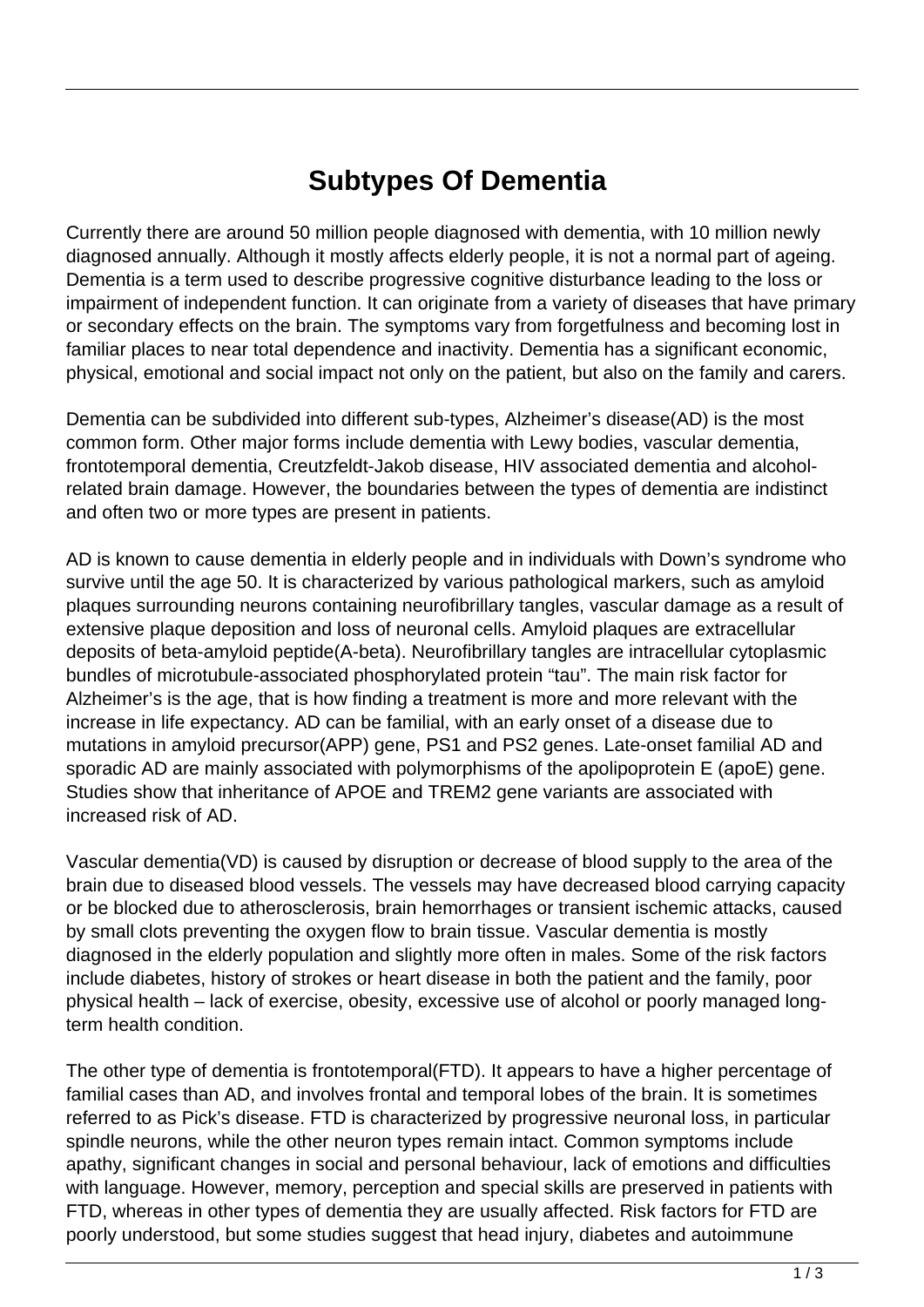diseases can increase the risk of developing FTD.

Lewy bodies dementia(LBD) is the term which covers Parkinson's dementia and dementia with Lewy's bodies. These two forms of dementia are characterized by an abnormal deposit of alpha-synuclein protein in the brain. Its main features are fluctuating attention and cognition, visual hallucinations, some cardinal features of parkinsonism and REM sleep behavior disorder. It also usually affects the autonomic nervous system, so the patient may experience changes in heart and gastrointestinal function. LBD is the most commonly misdiagnosed form of dementia. It usually develops after the age of 50.

Creutzfeldt-Jakob disease(CJD) and HIV-associated represent rapidly and slowly progressive dementias respectively. CJD is a disease caused by prions, and it leads to a fatal degenerative brain disorder. It is rarely inherited, and mostly presents with spongiform encephalopathy. HIVassociated dementia is caused by neuronal damage by the HIV virus. In purely HIV-associated dementia subcortical pathologic changes result from infiltration of infected macrophages or microglial cells into deep grey matter. Incidence is inversely proportionate to CD4 count.

Recently, a new form of dementia, limbic-predominant age-related TDP-43 encephalopathy, LATE, was discovered. It is said to be mimicking AD. It was found that many individuals with classical features of AD without the amyloid plaques or fibrillary tangles. Instead, the symptoms and signs are caused by deposits of TDP-43 protein in the brain. TDP-43 is the protein regulating gene expression. It has been found that a prelevant mutation causes the protein misfolding, leading to amyotrophic lateral sclerosis and frontotemporal lobar degeneration. It can also accumulate in the hippocampus, which is the memory center, causing the symptoms similar to Alzheimer's. Identification and distinguishing LATE and AD will lead to more targeted drug development. It could also explain why there has been so little progress in finding the treatment for Alzheimer's, because LATE may respond to a different therapy.

In March Biogen and Eisai announced that Aducanumab is likely to be ineffective in battling AD. In patients with AD the usual pathological finding is the shrinkage of the brain cortex, leading to enlargement of ventricles and widening of sulci. There are two types of lesions found in the AD patients: amyloid plaques and fibrillary tangles. Amyloid plaques are extracellular deposits of beta-amyloid peptide(A-beta). A-beta peptide is normally produced in the brain, and studies suggest that it acts as an antioxidant involved in metal ion homeostasis. It is also thought to trigger toxic events, such as tau phosphorylation. Increased A-beta is caused by overexpression of APP gene in cases of Down syndrome, head injury and mutations in APP or gamma-secretase genes. There are two hypothesises in regards to AD – amyloid and tau hypothesis. The amyloid hypothesis states that A-beta aggregation triggers the cascade of events that lead to AD, including the aggregation of phosphorylated tau proteins into neurofibrillary tangles, inflammation and oxidative stress leading to neuronal dysfunction and death. Individuals with Down syndrome can experience neuronal changes later in life with formation of plaques similar to AD, because their A-beta protein is overexpressed. This link between amyloid beta and neurodegeneration provides researchers with a therapeutic target. In contradiction to that the tau hypothesis postulates that formation of tau tangles precedes amyloid plaque formation, and that tau aggregation and phosphorylation are the primary reason for neuronal degeneration in AD. However, clinical trials involving the glycogen synthase kinase 3 beta, a protein that initiates tau phosphorylation did not show significant clinical benefits. The drug, Aducanumab, was a human, high-affinity IgG, that would bind to aggregated forms of Abeta, preferentially to parenchymal over vascular amyloid. It showed reduction in size of plaques